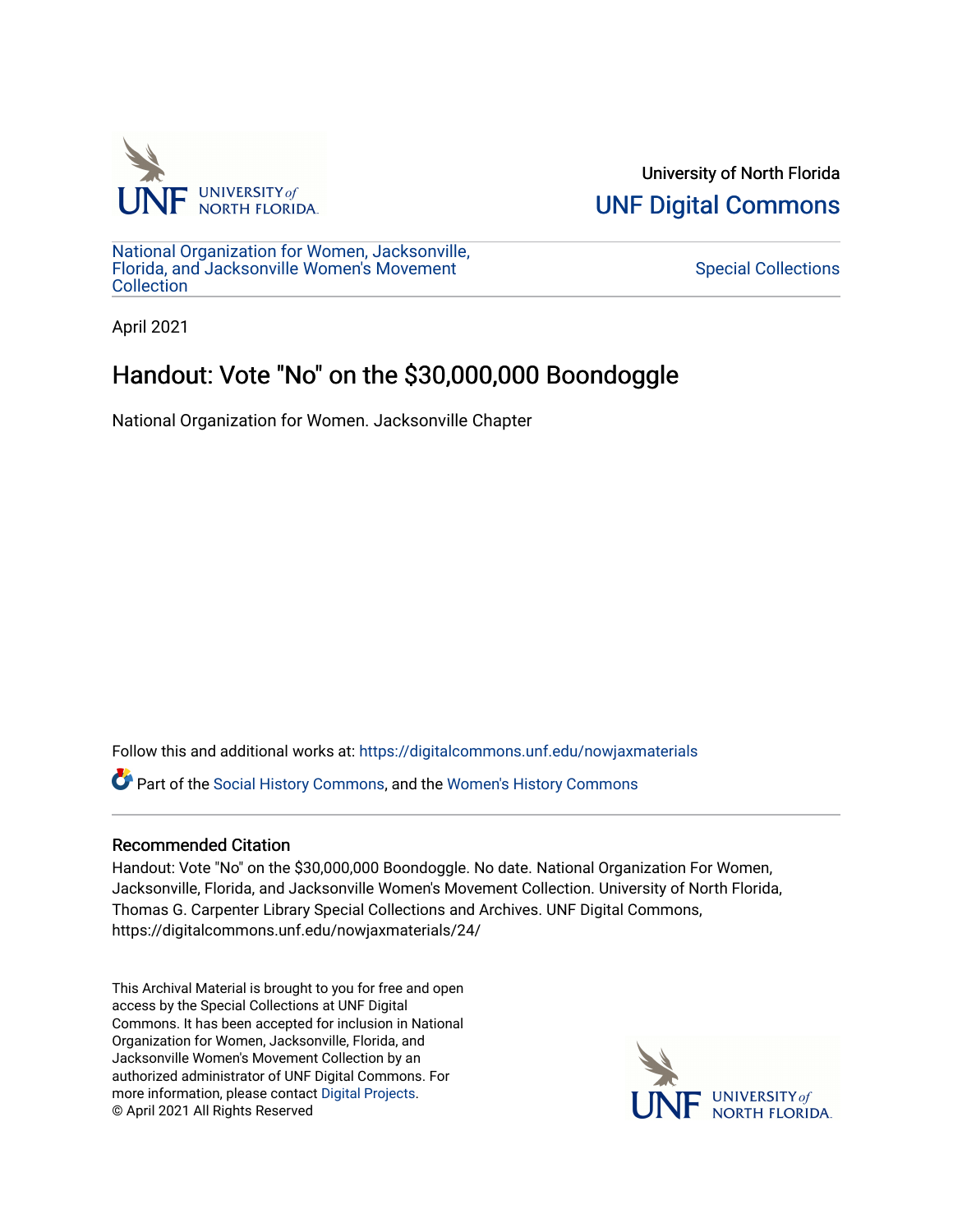

THE NATIONAL ORGANIZATION OF WOMEN

VOTE "NO" on the \$30,000,000 BOONDOGGLE.

JACKSONVILLE

The Jacksonville Chapter of the National Crganization of Women has researched and weighed the \$30 million Bond Issue to be submitted to the voters on Tuesday and, after due consideration of its details, we are opposed to this issue as contrary to the best interests of the people of Jacksonville for these reasons:

PRC POSITION NO. 1. - Shall the City of Jacksonville issue. . \$12,000,000 in bonds. . for the purpose of financing municipal capital improvements projects under the Downtown Development Plan?

ANSWER: NO! BECAUSE: \$70,000,000 of the touted \$100,000,000 of new building and development is ALREADY

committed WITHOUT the new Bond Issue! The last thing we need, after pie-in-the-sky promenades, is the proposed 5,000 new parking spaces. Downtown is congested enough with traffic and air pollution from auto exhaust already. (Many of our aches and pains are explained in the newest medical reports as 'lead poisoning' inhaled from automobile exhaust emissions!) WHAT WE REALLY NEED: Cheap mass transit, efficient enough and convenient enough for EVERYBODY to use in and around the core city.

PROPOSITION NO. 2. - Shall the City of Jacksonville issue. . \$9,500,000 in bonds. . for the purpose of financing a Police Administration Complex?

ANSWER: NO! BECAUSE: Any new police complex could be built on existing city land (over and behind the city parking

lot) with existing city revenues. City Auditor McLeod's Report No. 80, dated November 29th, 1971, flatly states that there is more than \$1 BILLION dollars worth of unas ses sed property - mostly held by our more affluent citizens which, at the current assessment ratio of 30 mills, would bring \$30 million in additional tax revenues WITHOUT a new bond issue.

WHAT WE REALLY NEED: A reassessment of some of the outdated laws, penalizing crimes-without-victims. . like drug and alcohol addiction. . Legalizing drugs (as the British have long since done!) would reduce our crime rate by 80 to 90% in one stroke - because the 'registered addict' could get his narcotic from a drug store for pennies, instead of committing crimes against the community to pay the price the Mafia demands for it. Then we would need LESS, not more, law enforcement.

PLEASE TURN OVER